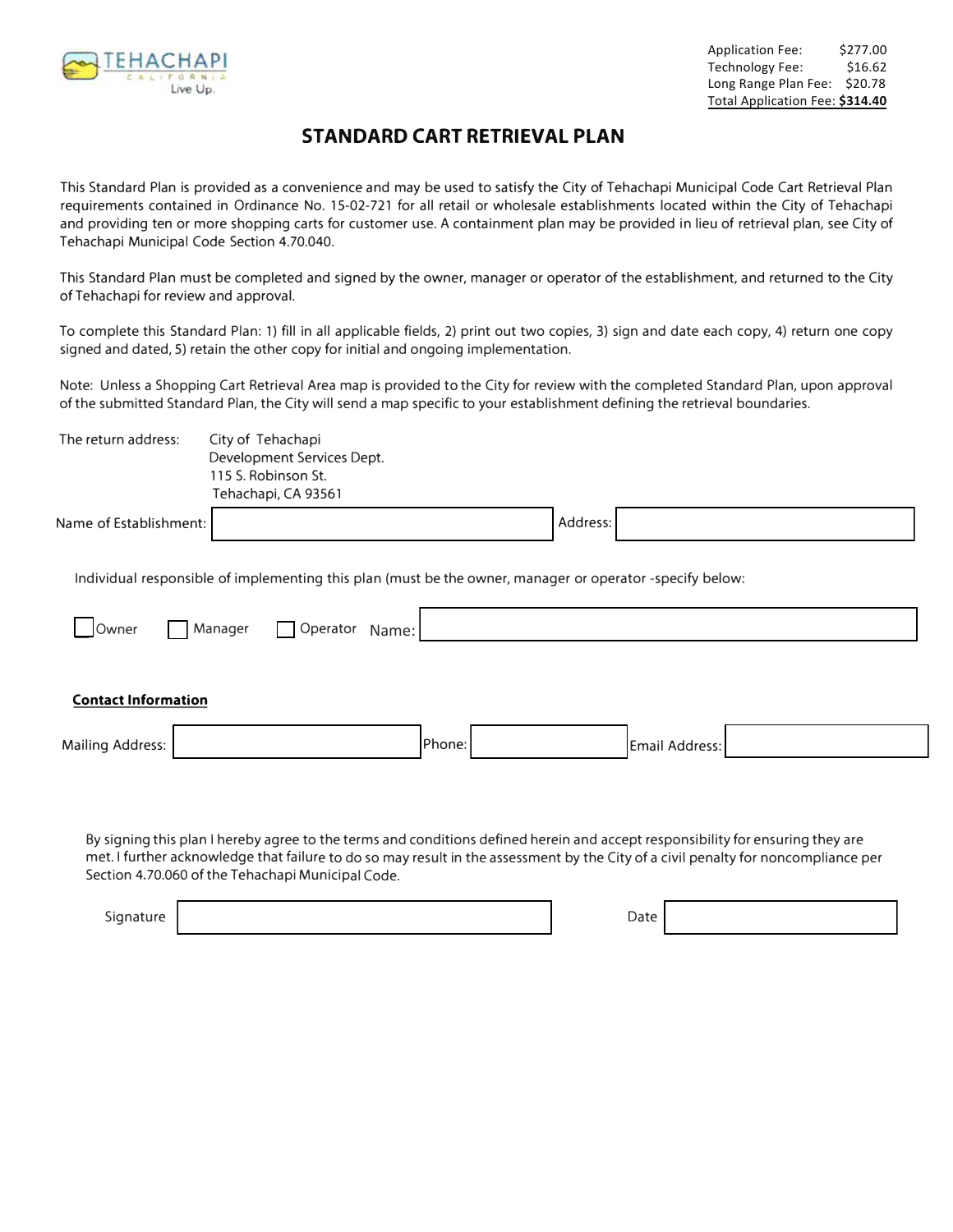

## **STANDARD CART RETRIEVAL PLAN**

**1. CART SIGNS.** A sign shall be affixed to each cart that reads (select one and complete):

| ATTENTION: This cart is the property of                                                                                                                                                          | . Unauthorized removal or                                       |  |  |  |  |
|--------------------------------------------------------------------------------------------------------------------------------------------------------------------------------------------------|-----------------------------------------------------------------|--|--|--|--|
| unauthorized possession of this cart, is a violation of state law. Removal is only allowed by way of prior written approval, see                                                                 |                                                                 |  |  |  |  |
| manager for details. If this cart is found off premises, please call                                                                                                                             | to report its location for retrieval.                           |  |  |  |  |
| As an alternate, if use of the cart off premises will not be allowed by the establishment the following may be used:                                                                             |                                                                 |  |  |  |  |
| ATTENTION: This cart is the property of<br>this cart, is a violation of state law. If this cart is found off premises, please call<br>for retrieval.                                             | Removal or unauthorized possession of<br>to report its location |  |  |  |  |
| In lieu of the pre-approved text options the following will be used. Complete box below. Note: Use of alternative text is<br>subject to verification by the City to ensure requirements are met. |                                                                 |  |  |  |  |
|                                                                                                                                                                                                  |                                                                 |  |  |  |  |

| Alternative<br>Sign<br>Text | the property of the property of the<br>and the property of the property<br>the property of the control of the control of the control of the control of the control of<br><u> 1950 - Andrea Marie de Alemania de la componentación de la componentación de la componentación de la componentación de la componentación de la componentación de la componentación de la componentación de la componentación</u><br>the control of the control of the con- |
|-----------------------------|---------------------------------------------------------------------------------------------------------------------------------------------------------------------------------------------------------------------------------------------------------------------------------------------------------------------------------------------------------------------------------------------------------------------------------------------------------|
|-----------------------------|---------------------------------------------------------------------------------------------------------------------------------------------------------------------------------------------------------------------------------------------------------------------------------------------------------------------------------------------------------------------------------------------------------------------------------------------------------|

**Section 4.70.040 A. Signs Affixed to Carts.** Every shopping cart made available for use by customers shall have a sign permanently affixed to it that identifies the owner of the cart of the retailer or both; notifies the public of the procedure to be utilized for authorized removal of the cart from the premises; notifies the public that the unauthorized removal of the cart from the premises of the business, or the unauthorized possession of the cart, is a violation of state law, and lists a valid telephone number or address for returning the cart removed from the premises to the owner or retailer.